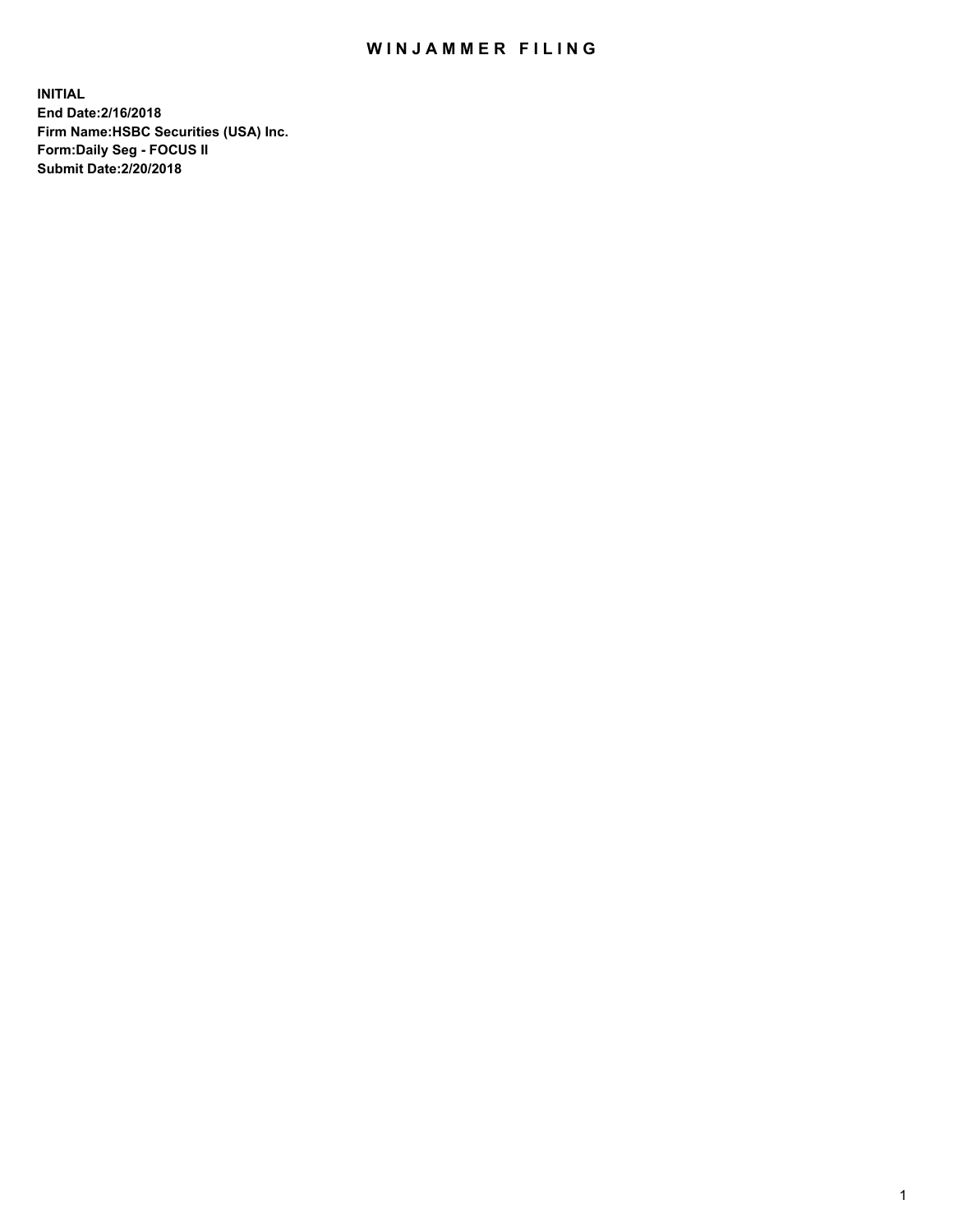## **INITIAL End Date:2/16/2018 Firm Name:HSBC Securities (USA) Inc. Form:Daily Seg - FOCUS II Submit Date:2/20/2018 Daily Segregation - Cover Page**

| Name of Company<br><b>Contact Name</b><br><b>Contact Phone Number</b><br><b>Contact Email Address</b>                                                                                                                                                                                                                         | <b>HSBC Securities (USA) Inc.</b><br><b>Michael Vacca</b><br>212-525-7951<br>michael.vacca@us.hsbc.com |
|-------------------------------------------------------------------------------------------------------------------------------------------------------------------------------------------------------------------------------------------------------------------------------------------------------------------------------|--------------------------------------------------------------------------------------------------------|
| FCM's Customer Segregated Funds Residual Interest Target (choose one):<br>a. Minimum dollar amount: ; or<br>b. Minimum percentage of customer segregated funds required:%; or<br>c. Dollar amount range between: and; or<br>d. Percentage range of customer segregated funds required between: % and %.                       | 98,000,000<br><u>0</u><br><u>00</u><br><u>00</u>                                                       |
| FCM's Customer Secured Amount Funds Residual Interest Target (choose one):<br>a. Minimum dollar amount: ; or<br>b. Minimum percentage of customer secured funds required:%; or<br>c. Dollar amount range between: and; or<br>d. Percentage range of customer secured funds required between: % and %.                         | 25,000,000<br><u>0</u><br><u>00</u><br>00                                                              |
| FCM's Cleared Swaps Customer Collateral Residual Interest Target (choose one):<br>a. Minimum dollar amount: ; or<br>b. Minimum percentage of cleared swaps customer collateral required:%; or<br>c. Dollar amount range between: and; or<br>d. Percentage range of cleared swaps customer collateral required between:% and%. | 122,000,000<br><u>0</u><br><u>00</u><br><u>00</u>                                                      |

Attach supporting documents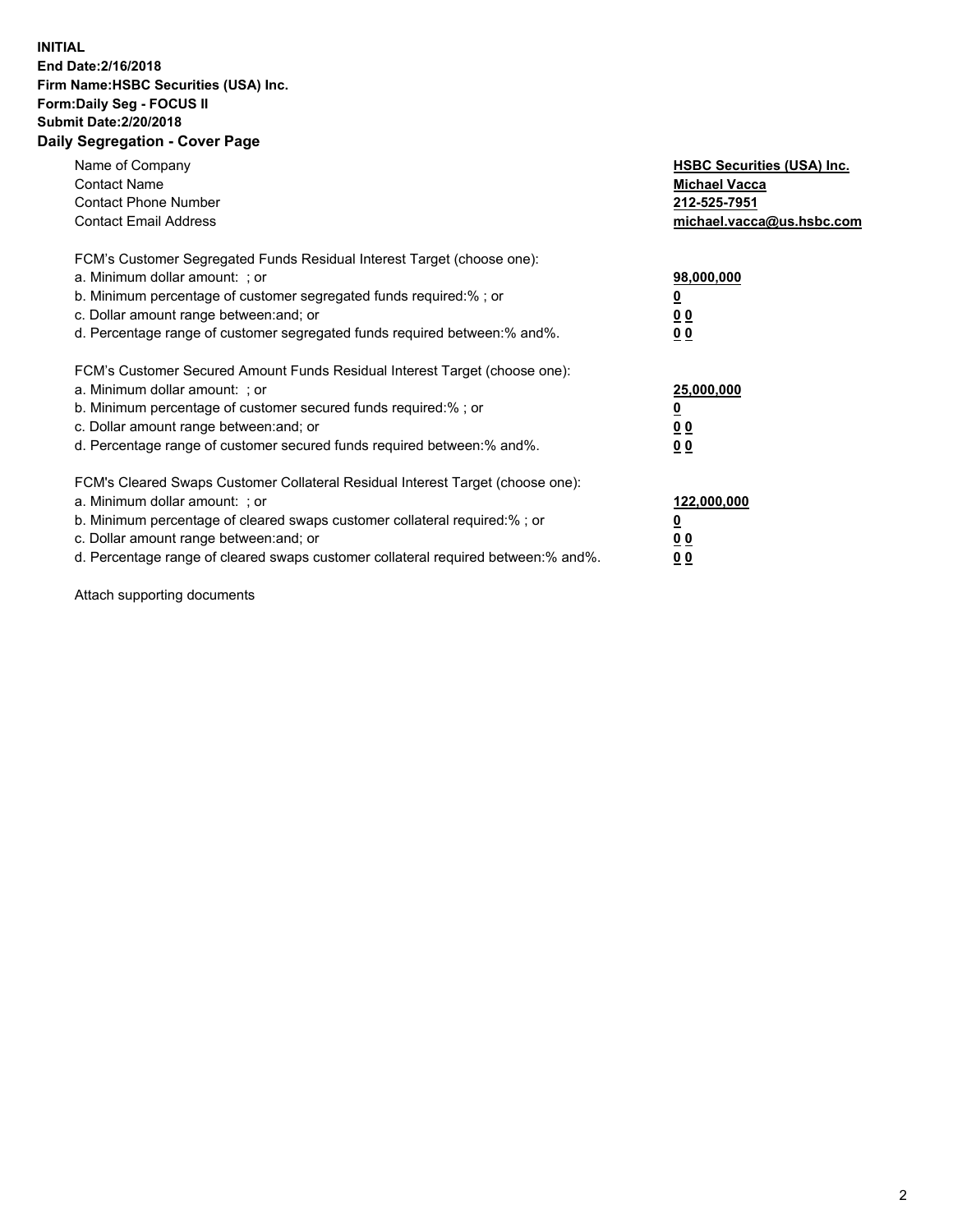**INITIAL End Date:2/16/2018 Firm Name:HSBC Securities (USA) Inc. Form:Daily Seg - FOCUS II Submit Date:2/20/2018 Daily Segregation - Secured Amounts**

|     | Foreign Futures and Foreign Options Secured Amounts                                         |                                   |
|-----|---------------------------------------------------------------------------------------------|-----------------------------------|
|     | Amount required to be set aside pursuant to law, rule or regulation of a foreign            | $0$ [7305]                        |
|     | government or a rule of a self-regulatory organization authorized thereunder                |                                   |
| 1.  | Net ledger balance - Foreign Futures and Foreign Option Trading - All Customers             |                                   |
|     | A. Cash                                                                                     | 1,174,933 [7315]                  |
|     | B. Securities (at market)                                                                   | 97,326,359 [7317]                 |
| 2.  | Net unrealized profit (loss) in open futures contracts traded on a foreign board of trade   | 21,743,103 [7325]                 |
| 3.  | Exchange traded options                                                                     |                                   |
|     | a. Market value of open option contracts purchased on a foreign board of trade              | $0$ [7335]                        |
|     | b. Market value of open contracts granted (sold) on a foreign board of trade                | $0$ [7337]                        |
| 4.  | Net equity (deficit) (add lines 1. 2. and 3.)                                               | 120,244,395 [7345]                |
| 5.  | Account liquidating to a deficit and account with a debit balances - gross amount           | 9,531,791 [7351]                  |
|     | Less: amount offset by customer owned securities                                            | <u>-9,531,791</u> [7352] 0 [7354] |
| 6.  | Amount required to be set aside as the secured amount - Net Liquidating Equity              | 120,244,395 [7355]                |
|     | Method (add lines 4 and 5)                                                                  |                                   |
| 7.  | Greater of amount required to be set aside pursuant to foreign jurisdiction (above) or line | 120,244,395 [7360]                |
|     | 6.                                                                                          |                                   |
|     | FUNDS DEPOSITED IN SEPARATE REGULATION 30.7 ACCOUNTS                                        |                                   |
| 1.  | Cash in banks                                                                               |                                   |
|     | A. Banks located in the United States                                                       | 41,461,160 [7500]                 |
|     | B. Other banks qualified under Regulation 30.7                                              | 0 [7520] 41,461,160 [7530]        |
| 2.  | Securities                                                                                  |                                   |
|     | A. In safekeeping with banks located in the United States                                   | 34,534,554 [7540]                 |
|     | B. In safekeeping with other banks qualified under Regulation 30.7                          | 0 [7560] 34,534,554 [7570]        |
| 3.  | Equities with registered futures commission merchants                                       |                                   |
|     | A. Cash                                                                                     | $0$ [7580]                        |
|     | <b>B.</b> Securities                                                                        | $0$ [7590]                        |
|     | C. Unrealized gain (loss) on open futures contracts                                         | $0$ [7600]                        |
|     | D. Value of long option contracts                                                           | $0$ [7610]                        |
|     | E. Value of short option contracts                                                          | 0 [7615] 0 [7620]                 |
| 4.  | Amounts held by clearing organizations of foreign boards of trade                           |                                   |
|     | A. Cash                                                                                     | $0$ [7640]                        |
|     | <b>B.</b> Securities                                                                        | $0$ [7650]                        |
|     | C. Amount due to (from) clearing organization - daily variation                             | $0$ [7660]                        |
|     | D. Value of long option contracts                                                           | $0$ [7670]                        |
|     | E. Value of short option contracts                                                          | 0 [7675] 0 [7680]                 |
| 5.  | Amounts held by members of foreign boards of trade                                          |                                   |
|     | A. Cash                                                                                     | 2,711,072 [7700]                  |
|     | <b>B.</b> Securities                                                                        | 62,791,805 [7710]                 |
|     | C. Unrealized gain (loss) on open futures contracts                                         | 21,743,103 [7720]                 |
|     | D. Value of long option contracts                                                           | $0$ [7730]                        |
|     | E. Value of short option contracts                                                          | 0 [7735] 87,245,980 [7740]        |
| 6.  | Amounts with other depositories designated by a foreign board of trade                      | $0$ [7760]                        |
| 7.  | Segregated funds on hand                                                                    | $0$ [7765]                        |
| 8.  | Total funds in separate section 30.7 accounts                                               | 163,241,694 [7770]                |
| 9.  | Excess (deficiency) Set Aside for Secured Amount (subtract line 7 Secured Statement         | 42,997,299 [7380]                 |
|     | Page 1 from Line 8)                                                                         |                                   |
| 10. | Management Target Amount for Excess funds in separate section 30.7 accounts                 | 25,000,000 [7780]                 |
| 11. | Excess (deficiency) funds in separate 30.7 accounts over (under) Management Target          | 17,997,299 [7785]                 |
|     |                                                                                             |                                   |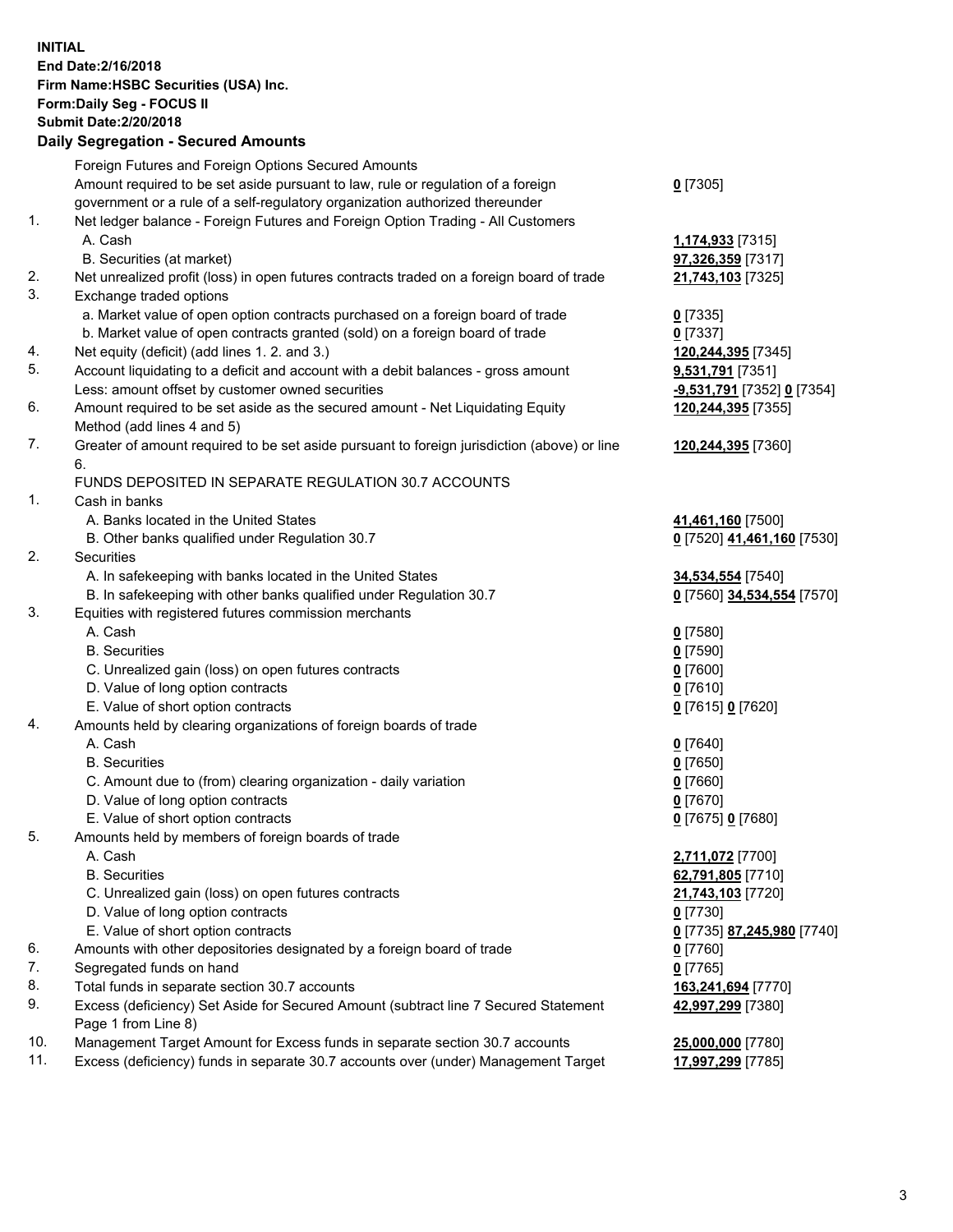**INITIAL End Date:2/16/2018 Firm Name:HSBC Securities (USA) Inc. Form:Daily Seg - FOCUS II Submit Date:2/20/2018 Daily Segregation - Segregation Statement** SEGREGATION REQUIREMENTS(Section 4d(2) of the CEAct) 1. Net ledger balance A. Cash **-48,137,041** [7010] B. Securities (at market) **1,188,963,830** [7020] 2. Net unrealized profit (loss) in open futures contracts traded on a contract market **355,854,687** [7030] 3. Exchange traded options A. Add market value of open option contracts purchased on a contract market **174,965,095** [7032] B. Deduct market value of open option contracts granted (sold) on a contract market **-20,379,092** [7033] 4. Net equity (deficit) (add lines 1, 2 and 3) **1,651,267,479** [7040] 5. Accounts liquidating to a deficit and accounts with debit balances - gross amount **1,068,448** [7045] Less: amount offset by customer securities **-814,163** [7047] **254,285** [7050] 6. Amount required to be segregated (add lines 4 and 5) **1,651,521,764** [7060] FUNDS IN SEGREGATED ACCOUNTS 7. Deposited in segregated funds bank accounts A. Cash **36,787,241** [7070] B. Securities representing investments of customers' funds (at market) **0** [7080] C. Securities held for particular customers or option customers in lieu of cash (at market) **217,484,124** [7090] 8. Margins on deposit with derivatives clearing organizations of contract markets A. Cash **403,765,641** [7100] B. Securities representing investments of customers' funds (at market) **0** [7110] C. Securities held for particular customers or option customers in lieu of cash (at market) **955,296,016** [7120] 9. Net settlement from (to) derivatives clearing organizations of contract markets **-42,283,238** [7130] 10. Exchange traded options A. Value of open long option contracts **174,965,095** [7132] B. Value of open short option contracts **-20,379,092** [7133] 11. Net equities with other FCMs A. Net liquidating equity **19,522,271** [7140] B. Securities representing investments of customers' funds (at market) **0** [7160] C. Securities held for particular customers or option customers in lieu of cash (at market) **0** [7170] 12. Segregated funds on hand **16,183,690** [7150] 13. Total amount in segregation (add lines 7 through 12) **1,761,341,748** [7180] 14. Excess (deficiency) funds in segregation (subtract line 6 from line 13) **109,819,984** [7190] 15. Management Target Amount for Excess funds in segregation **98,000,000** [7194]

16. Excess (deficiency) funds in segregation over (under) Management Target Amount Excess

**11,819,984** [7198]